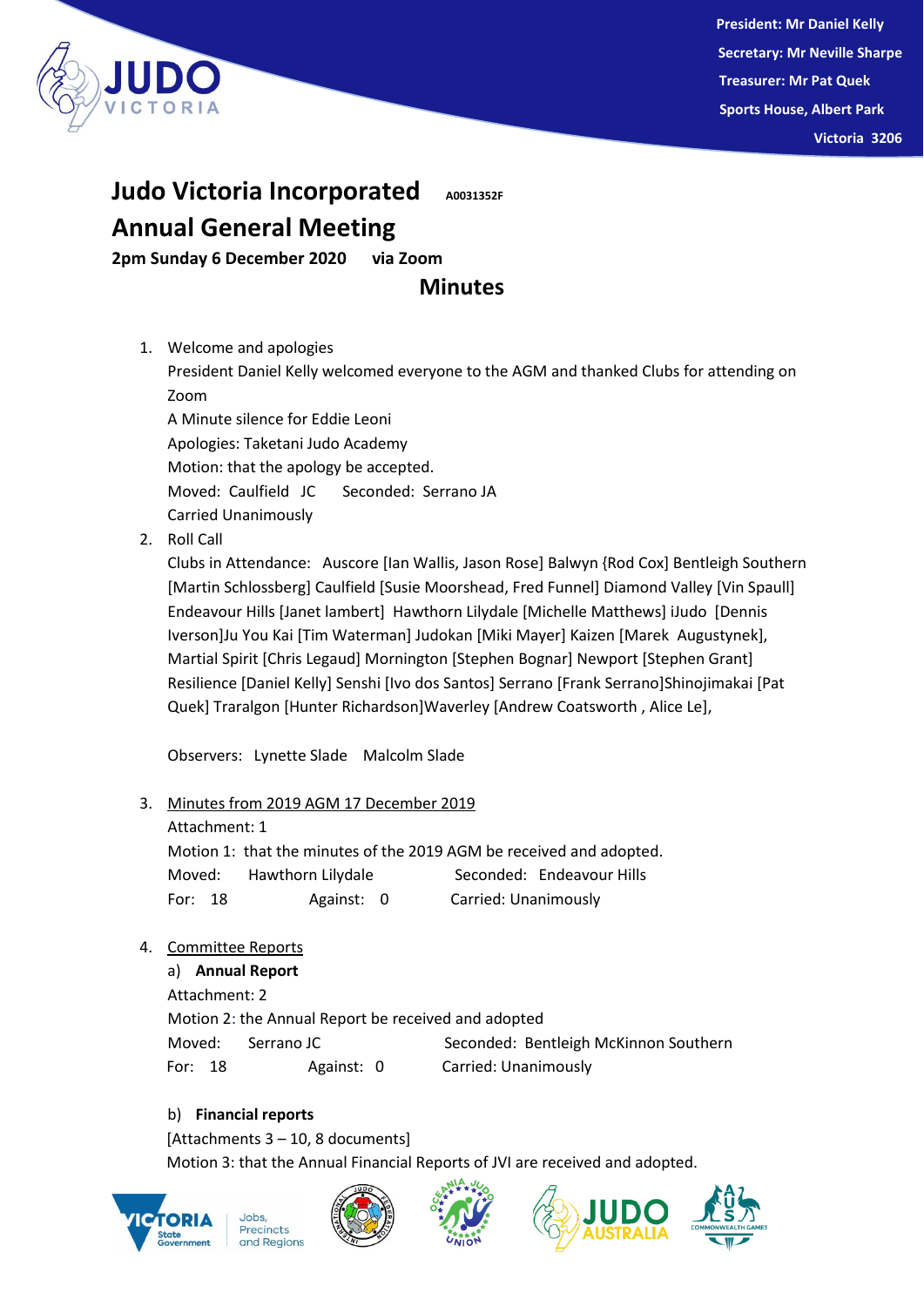

 **President: Mr Daniel Kelly Secretary: Mr Neville Sharpe Treasurer: Mr Pat Quek Sports House, Albert Park Victoria 3206**

|    | Moved: Judo Bendigo                                           | Seconded: Resilience TA                                                |  |
|----|---------------------------------------------------------------|------------------------------------------------------------------------|--|
|    | 18<br>Against 0<br>For:                                       | Carried: Unanimously                                                   |  |
| 5. | Appointment of Auditor                                        |                                                                        |  |
|    | Motion 4: that JVI appoints EWM as the Auditor for 2020/21    |                                                                        |  |
|    | Shinojimakai JC<br>Moved:                                     | Seconded: Caulfield                                                    |  |
|    | Against: 0<br>18<br>For:                                      | Carried: Unanimously                                                   |  |
| 6. | Appointment of Life Membership                                |                                                                        |  |
|    | [Attachment 11]                                               |                                                                        |  |
|    | Secret Ballot                                                 |                                                                        |  |
|    | Motion 5: that Pat Quek be appointed as a Life Member of JVI. |                                                                        |  |
|    | Moved: Committee                                              | Seconded: Serrano JA                                                   |  |
|    |                                                               | Carried:                                                               |  |
|    | [Attachment 12]                                               |                                                                        |  |
|    | Secret Ballot                                                 |                                                                        |  |
|    |                                                               | Motion 6: that Michelle Matthews be appointed as a Life Member of JVI. |  |

Moved: Committee Seconded: Serrano JA Carried:

7. Election of Committee Members Robyne Dawson was appointed as the Returning Officer.

| 7.1 President             | Daniel Kelly  | Declared elected unopposed |
|---------------------------|---------------|----------------------------|
| 7.2 Treasurer             | Pat Quek      | Declared elected unopposed |
| 7.3 Committee Members (2) | Janet Lambert |                            |
|                           | Jason Rose*   |                            |
|                           | Miki Mayer    |                            |
|                           | Rodney Cox    |                            |

 \*[Attachment 13 – background on Jason Rose] Election was held with two ballots using a secret ballot

Motion 7: that the following candidates are elected to the Committee of Judo Victoria. Janet Lambert and Miki Mayer were elected to Committee of Judo Victoria for 2 year terms. Moved: Caulfield Seconded: Serrano For: 18 Against: 0 Carried: Unanimously